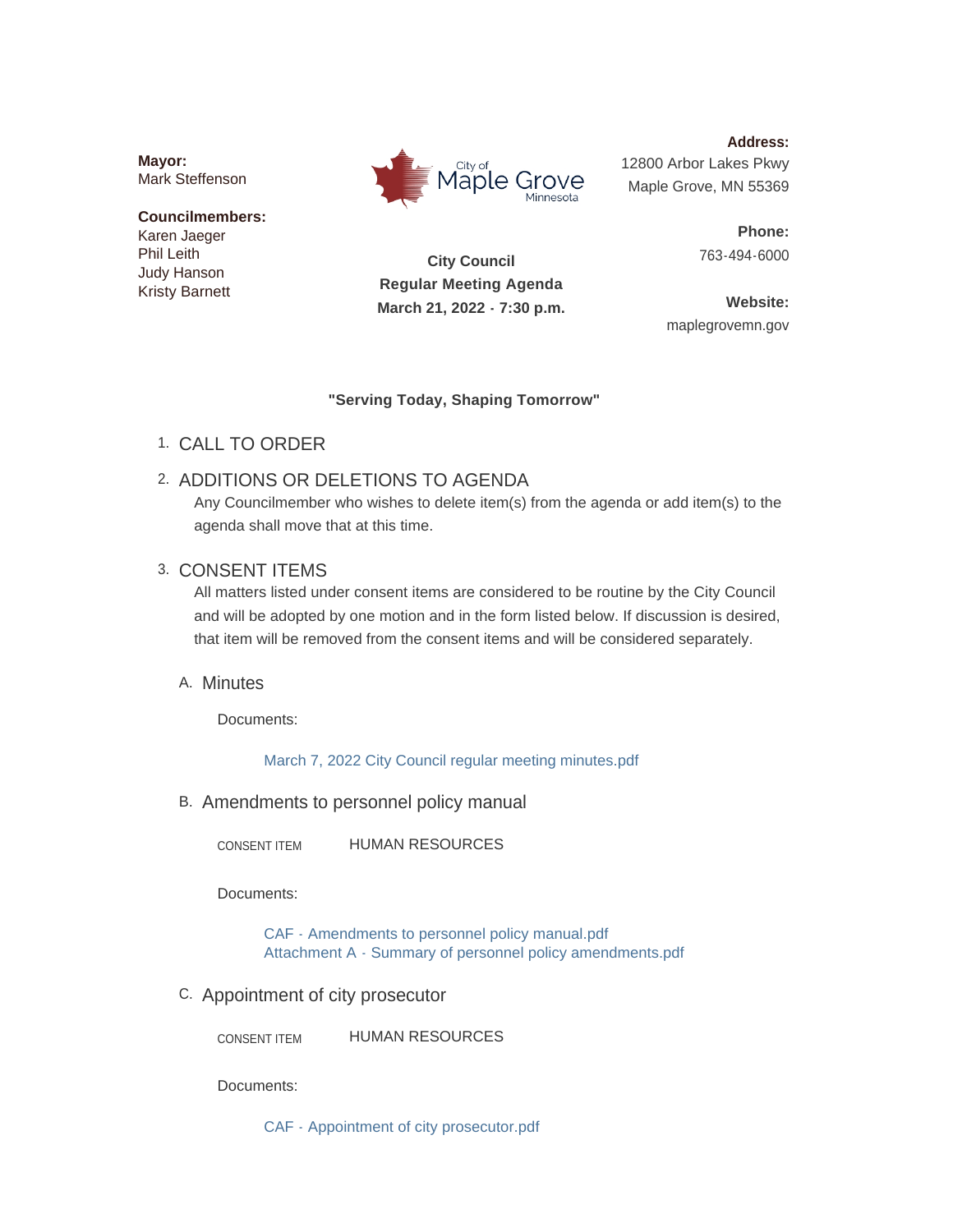D. Appointment of executive assistant to city administrator

HUMAN RESOURCES CONSENT ITEM

Documents:

[CAF - Appointment of executive assistant to city administrator.pdf](https://www.maplegrovemn.gov/AgendaCenter/ViewFile/Item/1494?fileID=5677)

Appointment of light equipment operator E.

Documents:

[CAF - Appointment of light equipment operator.pdf](https://www.maplegrovemn.gov/AgendaCenter/ViewFile/Item/1377?fileID=5679)

Appointment of light equipment operator F.

HUMAN RESOURCES CONSENT ITEM

Documents:

[CAF - Appointment of light equipment operator.pdf](https://www.maplegrovemn.gov/AgendaCenter/ViewFile/Item/1488?fileID=5683)

G. Appointment of police officer

HUMAN RESOURCES CONSENT ITEM

Documents:

[CAF - Appointment of police officer.pdf](https://www.maplegrovemn.gov/AgendaCenter/ViewFile/Item/1512?fileID=5684)

H. Appointment of police officer

HUMAN RESOURCES CONSENT ITEM

Documents:

[CAF - Appointment of police officer.pdf](https://www.maplegrovemn.gov/AgendaCenter/ViewFile/Item/1513?fileID=5685)

Appointment of police officer I.

HUMAN RESOURCES CONSENT ITEM

Documents:

### [CAF - Appointment of police officer.pdf](https://www.maplegrovemn.gov/AgendaCenter/ViewFile/Item/1514?fileID=5686)

J. Appointment of police officer

HUMAN RESOURCES CONSENT ITEM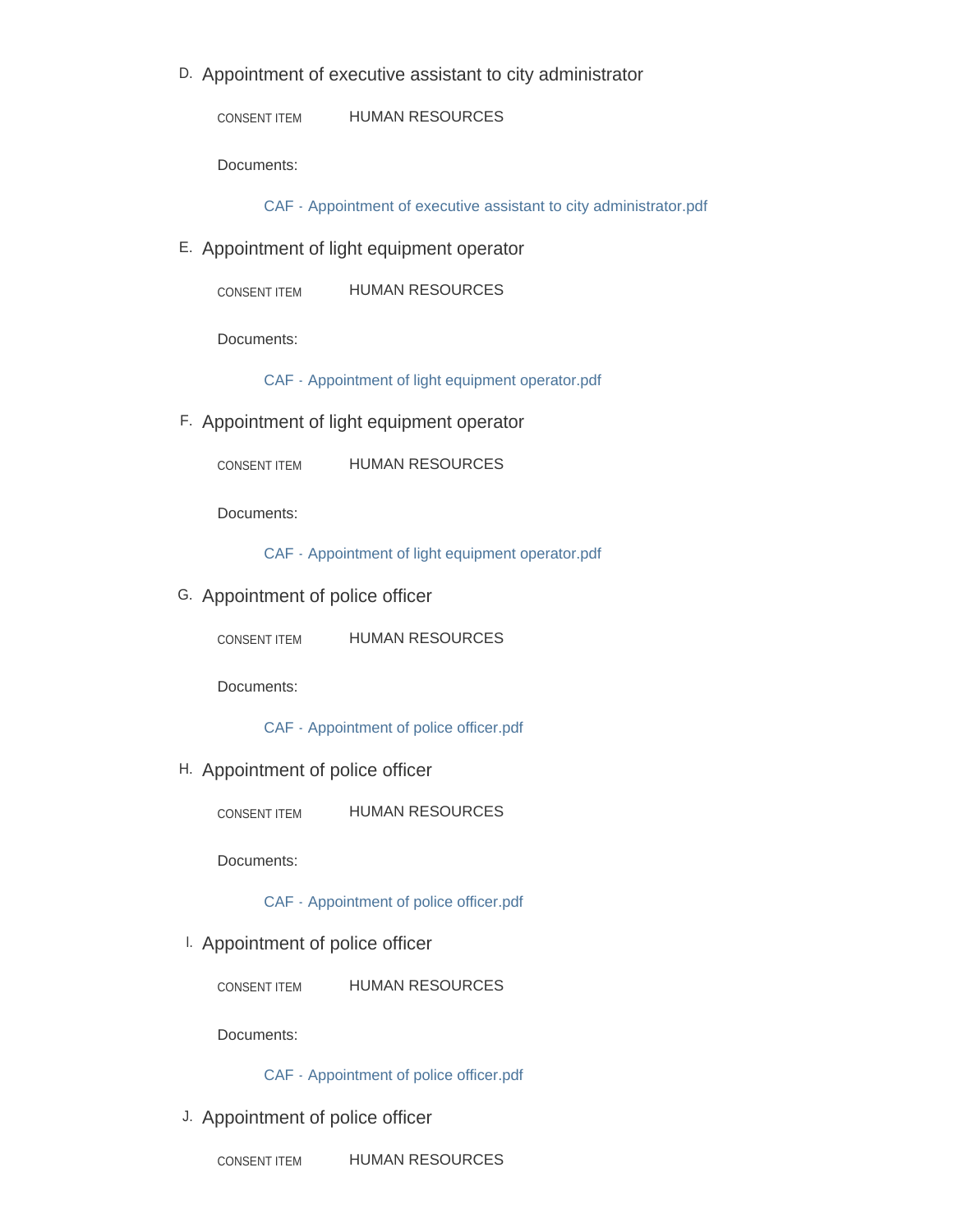Documents:

[CAF - Appointment of police officer.pdf](https://www.maplegrovemn.gov/AgendaCenter/ViewFile/Item/1515?fileID=5692)

K. Appointment of police officer

HUMAN RESOURCES CONSENT ITEM

Documents:

[CAF - Appointment of police officer.pdf](https://www.maplegrovemn.gov/AgendaCenter/ViewFile/Item/1516?fileID=5688)

L. Recruitment approval for community service officer

HUMAN RESOURCES CONSENT ITEM

Documents:

[CAF - Recruitment approval for community service officer.pdf](https://www.maplegrovemn.gov/AgendaCenter/ViewFile/Item/1529?fileID=5690)

M. Arbor Lakes Business Park Phase 2 Building B Planned Unit Development stage plan and final plat

| COMMUNITY & ECONOMIC DEVELOPMENT<br>CONSENT ITEM |
|--------------------------------------------------|
|--------------------------------------------------|

Documents:

[CAF Arbor Lakes Business Park Phase 2 Building B Planned Unit](https://www.maplegrovemn.gov/AgendaCenter/ViewFile/Item/1479?fileID=5601)  Development stage plan and final plat 03-21-2022.pdf [Attachment A - Resolution No. 22-061.pdf](https://www.maplegrovemn.gov/AgendaCenter/ViewFile/Item/1479?fileID=5602) [Attachment B - Planned Unit Development agreement.pdf](https://www.maplegrovemn.gov/AgendaCenter/ViewFile/Item/1479?fileID=5603)

N. Bottineau Ridge III local housing incentives account loan agreement

COMMUNITY & ECONOMIC DEVELOPMENT CONSENT ITEM

Documents:

[CAF Bottineau Ridge III LHIA Loan Agreement.pdf](https://www.maplegrovemn.gov/AgendaCenter/ViewFile/Item/1493?fileID=5567) [Attachment A - Loan agreement between the City of Maple Grove and](https://www.maplegrovemn.gov/AgendaCenter/ViewFile/Item/1493?fileID=5566)  Bottineau Ridge III of Maple Grove, LP.pdf

0. Crocus Grove Planned Unit Development concept stage plan, development stage plan, preliminary plat, rezoning and administrative lot division

COMMUNITY & ECONOMIC DEVELOPMENT CONSENT ITEM

Documents: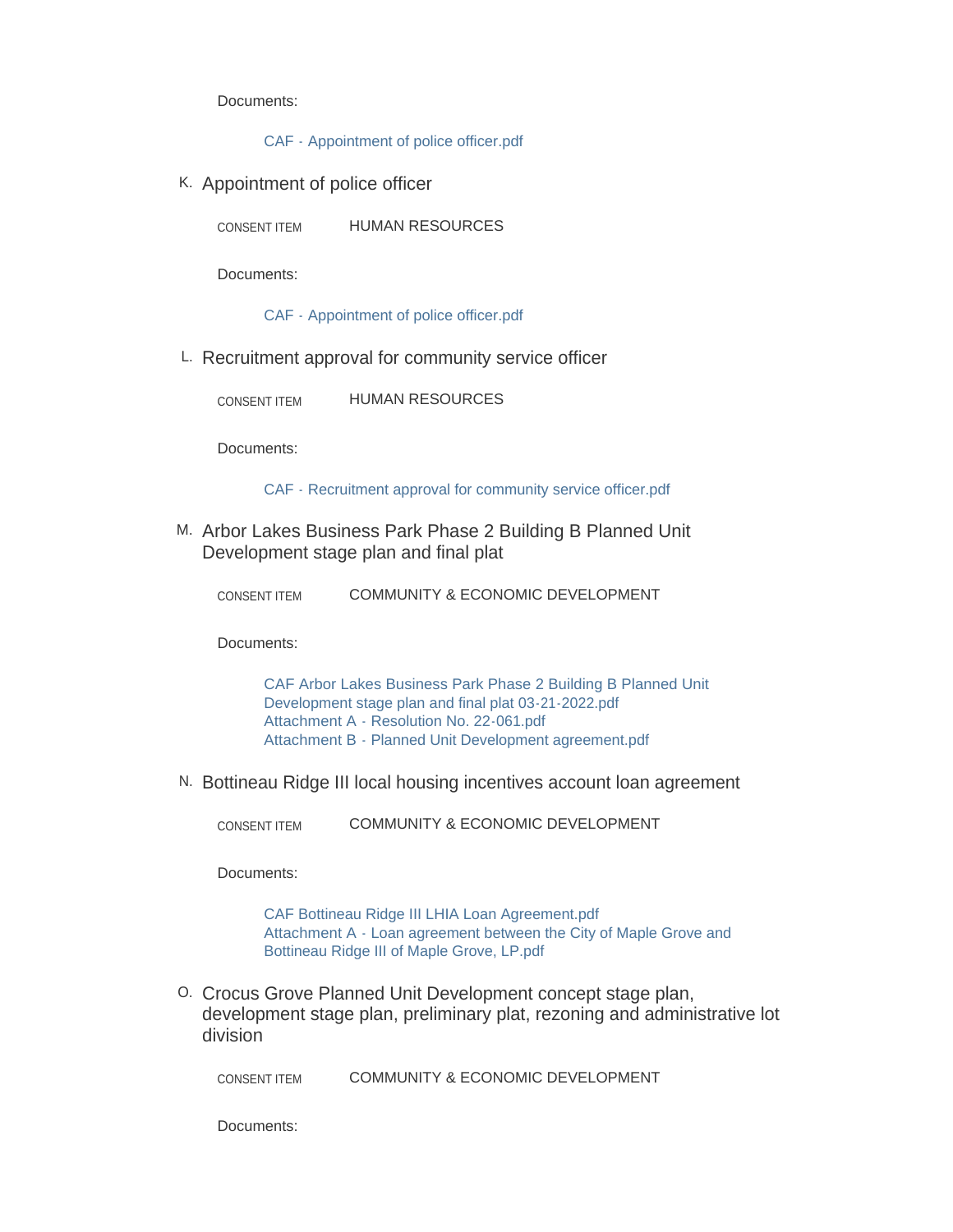CAF Crocus Grove PUD concept stage plan, development stage plan, [preliminary plat, rezoning and administrative lot division 03-21-2022.pdf](https://www.maplegrovemn.gov/AgendaCenter/ViewFile/Item/1481?fileID=5608) [Attachment A - Location map.pdf](https://www.maplegrovemn.gov/AgendaCenter/ViewFile/Item/1481?fileID=5606) [Attachment B - Applicant letter.pdf](https://www.maplegrovemn.gov/AgendaCenter/ViewFile/Item/1481?fileID=5607)

P. Edgewater on Cook Lake final plat update

COMMUNITY & ECONOMIC DEVELOPMENT CONSENT ITEM

Documents:

[CAF Edgewater on Cook Lake final plat update 03-21-2022.pdf](https://www.maplegrovemn.gov/AgendaCenter/ViewFile/Item/1476?fileID=5568) [Attachment A - Resolution No. 22-058.pdf](https://www.maplegrovemn.gov/AgendaCenter/ViewFile/Item/1476?fileID=5569)

Evanswood - Hill and Radintz administrative lot division update Q.

COMMUNITY & ECONOMIC DEVELOPMENT CONSENT ITEM

Documents:

[CAF Evanswood - Hill and Radintz administrative lot division update 03-21-](https://www.maplegrovemn.gov/AgendaCenter/ViewFile/Item/1478?fileID=5570) 2022.pdf [Attachment A - Resolution No. 22-067.pdf](https://www.maplegrovemn.gov/AgendaCenter/ViewFile/Item/1478?fileID=5571) [Attachment B - Location map.pdf](https://www.maplegrovemn.gov/AgendaCenter/ViewFile/Item/1478?fileID=5572) [Attachment C - Maps.pdf](https://www.maplegrovemn.gov/AgendaCenter/ViewFile/Item/1478?fileID=5573)

R. Forest Preservation Management Plan update

COMMUNITY & ECONOMIC DEVELOPMENT CONSENT ITEM

Documents:

[CAF Forest Preservation Management Plan update 03-21-2022.pdf](https://www.maplegrovemn.gov/AgendaCenter/ViewFile/Item/1482?fileID=5576) [Attachment A - Forest Preservation Management plan.pdf](https://www.maplegrovemn.gov/AgendaCenter/ViewFile/Item/1482?fileID=5577)

S. Fox Briar Ridge East final plat

COMMUNITY & ECONOMIC DEVELOPMENT CONSENT ITEM

Documents:

[CAF Fox Briar Ridge East final plat 03-21-2022.pdf](https://www.maplegrovemn.gov/AgendaCenter/ViewFile/Item/1477?fileID=5605) [Attachment A - Resolution 22-059.pdf](https://www.maplegrovemn.gov/AgendaCenter/ViewFile/Item/1477?fileID=5604)

Weston Commons 2nd Addition Planned Unit Development concept T. stage plan, development stage plan, rezoning, preliminary and final plat

COMMUNITY & ECONOMIC DEVELOPMENT CONSENT ITEM

Documents:

[CAF Weston Commons 2nd Addition PUD concept stage plan, development](https://www.maplegrovemn.gov/AgendaCenter/ViewFile/Item/1483?fileID=5682)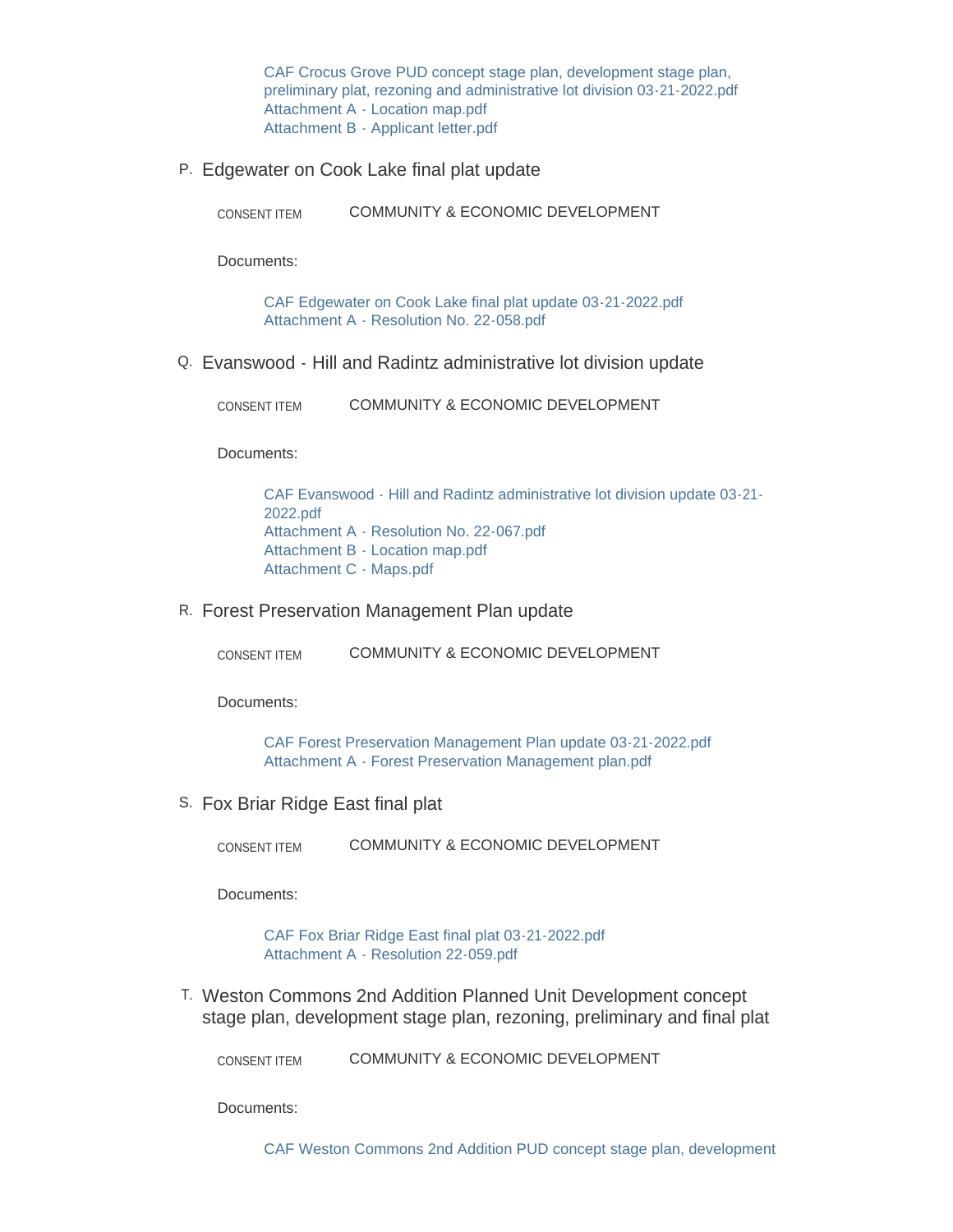stage plan, rezoning, preliminary and final plat 03-21-2022.pdf [Attachment A - Location map.pdf](https://www.maplegrovemn.gov/AgendaCenter/ViewFile/Item/1483?fileID=5681) [Attachment B - Applicant letter.pdf](https://www.maplegrovemn.gov/AgendaCenter/ViewFile/Item/1483?fileID=5680)

Edgewater on Cook Lake, Project No. 18-23 - award contract - Resolution U. No. 22-062

ENGINEERING CONSENT ITEM

Documents:

[CAF - Edgewater on Cook Lake Project No. 18-23 - award contract -](https://www.maplegrovemn.gov/AgendaCenter/ViewFile/Item/1522?fileID=5653) Resolution No. 22-062.pdf [Attachment A - Resolution No. 22-062.pdf](https://www.maplegrovemn.gov/AgendaCenter/ViewFile/Item/1522?fileID=5656) [Attachment B - Developers Agreement.pdf](https://www.maplegrovemn.gov/AgendaCenter/ViewFile/Item/1522?fileID=5657) [Attachment C - Bid recommendation letter.pdf](https://www.maplegrovemn.gov/AgendaCenter/ViewFile/Item/1522?fileID=5654) [Attachment D - Project location map.pdf](https://www.maplegrovemn.gov/AgendaCenter/ViewFile/Item/1522?fileID=5655)

V. Preparation of assessment rolls and assessment hearing establishment -Resolution No. 22-070

ENGINEERING CONSENT ITEM

Documents:

[CAF - Preparation of assessment rolls and assessment hearing establishment](https://www.maplegrovemn.gov/AgendaCenter/ViewFile/Item/1528?fileID=5672)  Resolution No. 22-070.pdf [Attachment A - Resolution No. 22-070.pdf](https://www.maplegrovemn.gov/AgendaCenter/ViewFile/Item/1528?fileID=5673) [Attachment B - Project location map.pdf](https://www.maplegrovemn.gov/AgendaCenter/ViewFile/Item/1528?fileID=5674)

W. Resolution of support for funding Highway 610 completion - Resolution No. 22-055

ENGINEERING CONSENT ITEM

Documents:

[CAF - Resolution of support for funding Hwy. 610 completion - Resolution No.](https://www.maplegrovemn.gov/AgendaCenter/ViewFile/Item/1523?fileID=5658)  22-055.pdf [Attachment A - Resolution No. 22-055.pdf](https://www.maplegrovemn.gov/AgendaCenter/ViewFile/Item/1523?fileID=5659) [Attachment B - Highway 610 proposed improvements.pdf](https://www.maplegrovemn.gov/AgendaCenter/ViewFile/Item/1523?fileID=5660)

X. Resolution of support for funding TH 169/Elm Creek Boulevard -Resolution No. 22-056

ENGINEERING CONSENT ITEM

Documents:

[CAF - Resolution of support for funding TH 169 - Elm Creek Blvd. - Resolution](https://www.maplegrovemn.gov/AgendaCenter/ViewFile/Item/1524?fileID=5661)  No. 22-056.pdf [Attachment A - Resolution No. 22-056.pdf](https://www.maplegrovemn.gov/AgendaCenter/ViewFile/Item/1524?fileID=5662) [Attachment B - Proposed TH 169-Elm Creek Blvd interchange](https://www.maplegrovemn.gov/AgendaCenter/ViewFile/Item/1524?fileID=5663)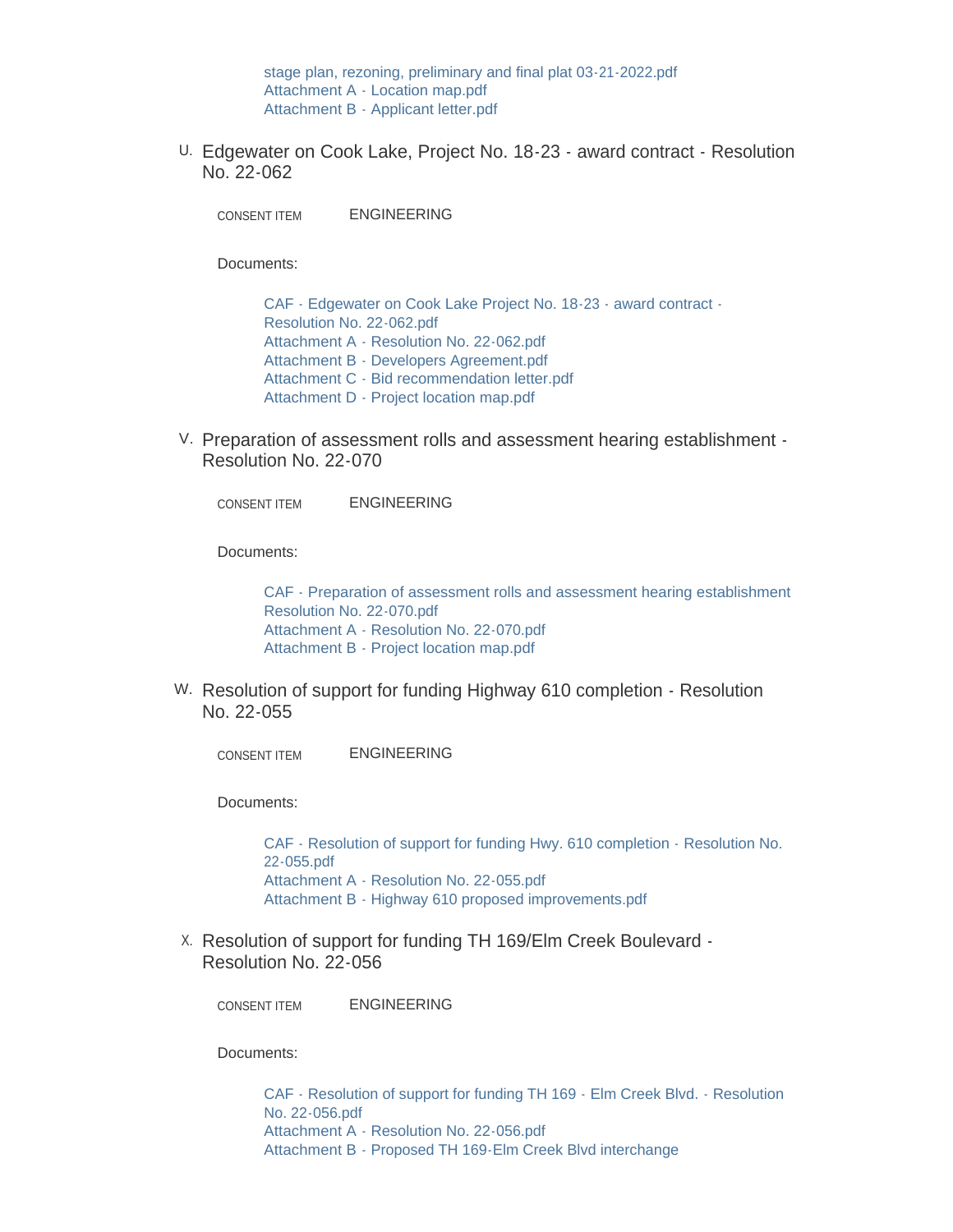#### improvements.pdf

Y. Special assessment adjustment - Resolution No. 22-068

ENGINEERING CONSENT ITEM

Documents:

[CAF - special assessment adjustment - Resolution No. 22-068.pdf](https://www.maplegrovemn.gov/AgendaCenter/ViewFile/Item/1527?fileID=5669) [Attachment A - Resolution No. 22-068.pdf](https://www.maplegrovemn.gov/AgendaCenter/ViewFile/Item/1527?fileID=5670) [Attachment B - Property location map.pdf](https://www.maplegrovemn.gov/AgendaCenter/ViewFile/Item/1527?fileID=5671)

Z Special assessment cancellation - Resolution No. 22-065

ENGINEERING CONSENT ITEM

Documents:

[CAF - Special assessment cancellation - Resolution No. 22-065.pdf](https://www.maplegrovemn.gov/AgendaCenter/ViewFile/Item/1526?fileID=5666) [Attachment A - Resolution No. 22-065.pdf](https://www.maplegrovemn.gov/AgendaCenter/ViewFile/Item/1526?fileID=5667) [Attachment B - Property location map.pdf](https://www.maplegrovemn.gov/AgendaCenter/ViewFile/Item/1526?fileID=5668)

AA. Tricare 4th Addition Project No. 21-11 - change order No. 1

ENGINEERING CONSENT ITEM

Documents:

[CAF - Tricare 4th Addition Project No. 21-11 - change order No. 1.pdf](https://www.maplegrovemn.gov/AgendaCenter/ViewFile/Item/1525?fileID=5664) [Attachment A - Change order No. 1.pdf](https://www.maplegrovemn.gov/AgendaCenter/ViewFile/Item/1525?fileID=5665)

BB. An ordinance amending Maple Grove City Code to add Section 4-25 defining terms and explaining applicable restrictions and requirements on caterers permits issued by the state under Minn. Stat. 340A.404, Subd. 12

ADMINISTRATION CONSENT ITEM

Documents:

[CAF - Caterers permits.pdf](https://www.maplegrovemn.gov/AgendaCenter/ViewFile/Item/1466?fileID=5689) [Attachment A - Ordinance No. 22-06.pdf](https://www.maplegrovemn.gov/AgendaCenter/ViewFile/Item/1466?fileID=5513) [Attachment B - Summary Ordinance 22-06.pdf](https://www.maplegrovemn.gov/AgendaCenter/ViewFile/Item/1466?fileID=5514)

Professional services agreement for interim human resources director CC.

ADMINISTRATION CONSENT ITEM

Documents:

[CAF Professional services agreement for interim human resources director.pdf](https://www.maplegrovemn.gov/AgendaCenter/ViewFile/Item/1532?fileID=5717) [Attachment A Professional services agreement interim human resources](https://www.maplegrovemn.gov/AgendaCenter/ViewFile/Item/1532?fileID=5730)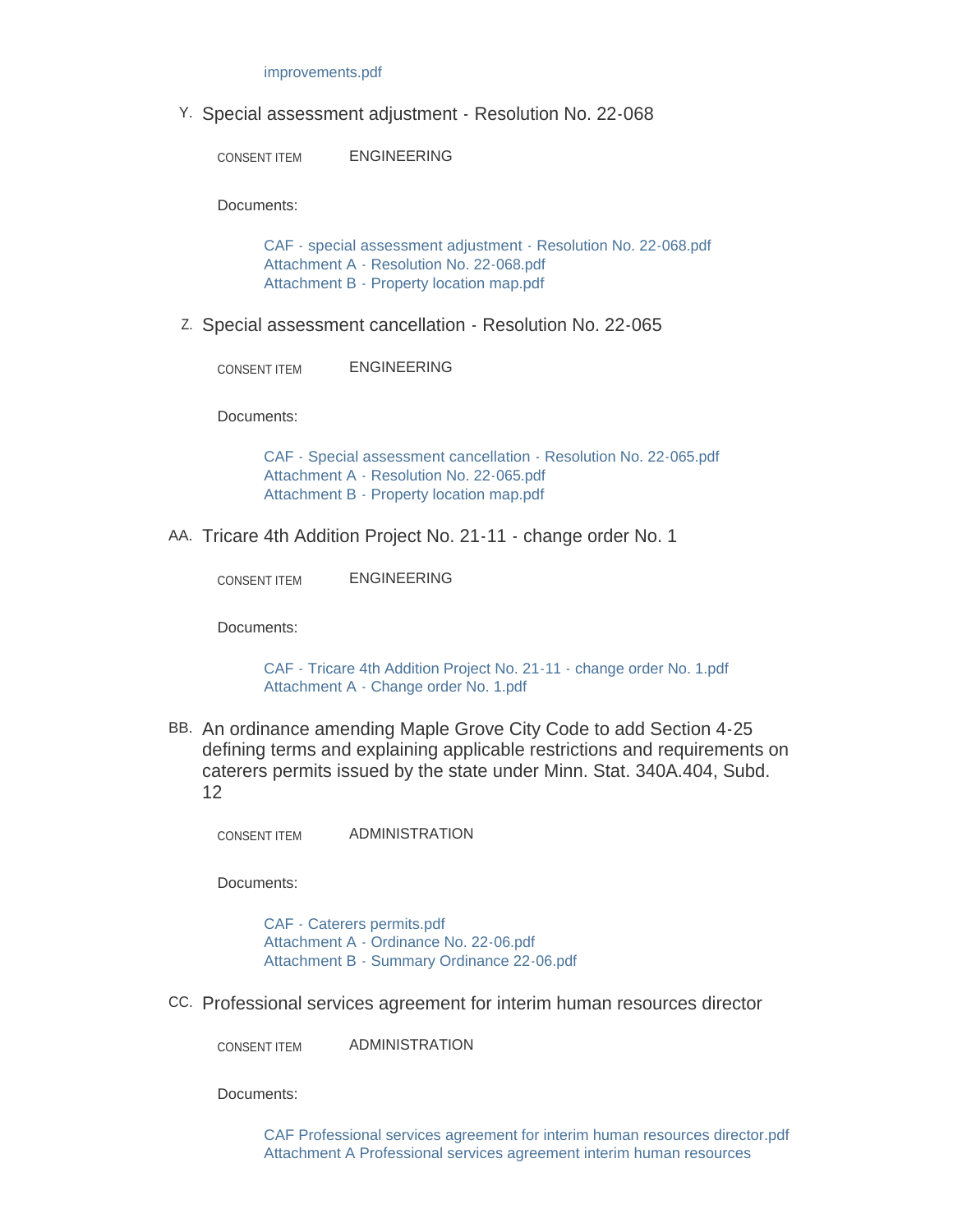#### director.pdf

Purchase case management software for in-house prosecution DD.

ADMINISTRATION CONSENT ITEM

Documents:

[CAF Purchase case management software for in-house prosecution.pdf](https://www.maplegrovemn.gov/AgendaCenter/ViewFile/Item/1520?fileID=5705) [Attachment A Software license agreement.pdf](https://www.maplegrovemn.gov/AgendaCenter/ViewFile/Item/1520?fileID=5600)

EE. Resolution No. 22-057 establishing precinct boundaries and designating polling places

ADMINISTRATION CONSENT ITEM

Documents:

[CAF - Establishing precinct boundaries and designating polling locations.pdf](https://www.maplegrovemn.gov/AgendaCenter/ViewFile/Item/1465?fileID=5510) [Attachment A - Resolution No. 22-057.pdf](https://www.maplegrovemn.gov/AgendaCenter/ViewFile/Item/1465?fileID=5511) [Attachment B - Precinct map.pdf](https://www.maplegrovemn.gov/AgendaCenter/ViewFile/Item/1465?fileID=5512)

FF. Surplus or expired body armor and helmet donation to the defenders of Ukraine

ADMINISTRATION CONSENT ITEM

Documents:

[CAF Surplus or expired body armor and helmet donation to the defenders of](https://www.maplegrovemn.gov/AgendaCenter/ViewFile/Item/1534?fileID=5703)  Ukraine.pdf [Attachment A Memo and Minnesota National Gaurd fact sheet NG Ukraine](https://www.maplegrovemn.gov/AgendaCenter/ViewFile/Item/1534?fileID=5709)  body armor and helmet.pdf

GG. Transit Station storage room bid award

ADMINISTRATION CONSENT ITEM

Documents:

[CAF Transit Station storage room bid award.pdf](https://www.maplegrovemn.gov/AgendaCenter/ViewFile/Item/1517?fileID=5587) [Attachment A Agreement with Meisinger Construction Company.pdf](https://www.maplegrovemn.gov/AgendaCenter/ViewFile/Item/1517?fileID=5588) [Attachment B Meisinger Construction bid response.pdf](https://www.maplegrovemn.gov/AgendaCenter/ViewFile/Item/1517?fileID=5589)

HH. Approve annual close of funds

ADMINISTRATION CONSENT ITEM

Documents:

[CAF - Annual close of funds.pdf](https://www.maplegrovemn.gov/AgendaCenter/ViewFile/Item/1462?fileID=5501) [Attachment A List of funds to be closed.pdf](https://www.maplegrovemn.gov/AgendaCenter/ViewFile/Item/1462?fileID=5500)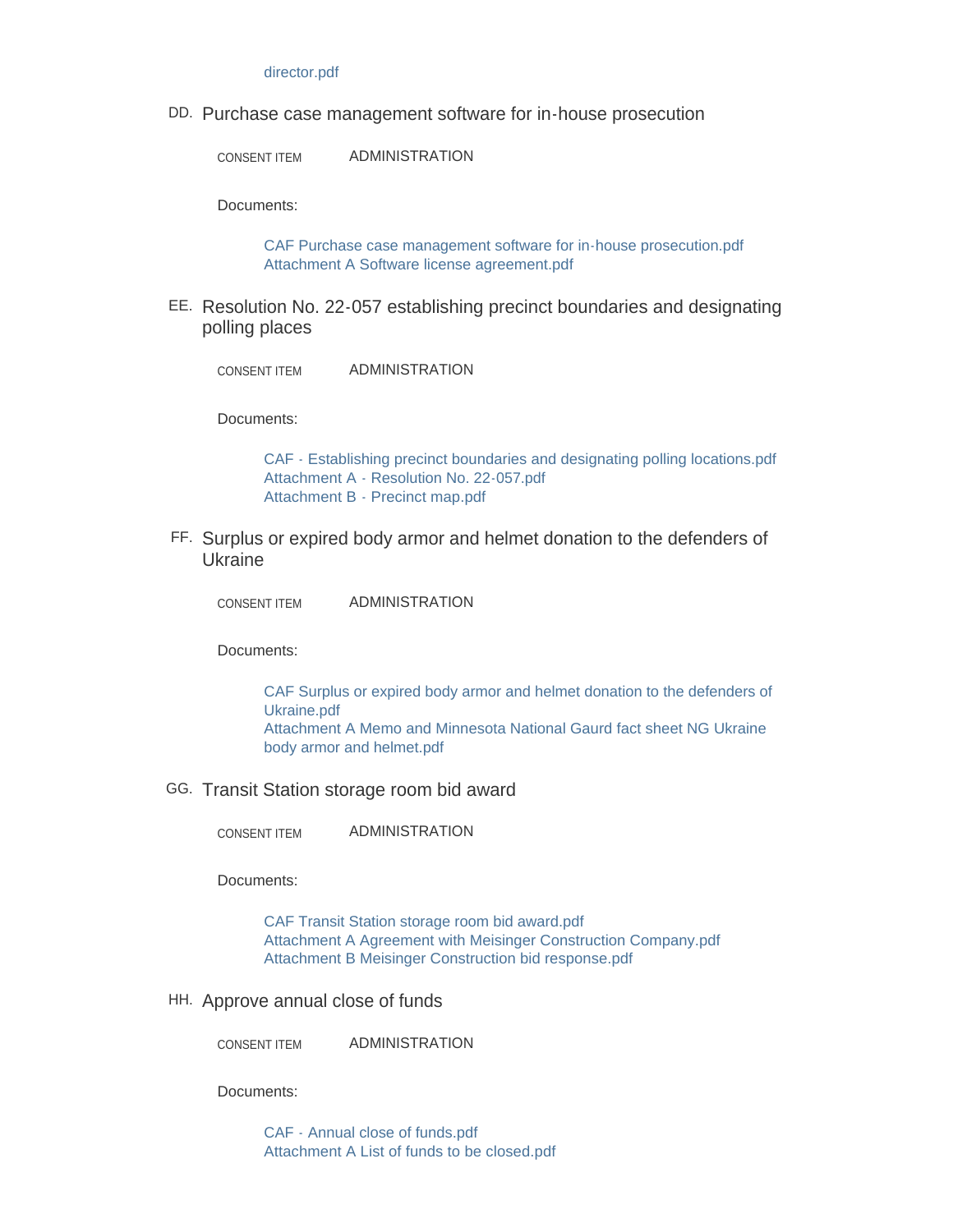II. Approve municipal financial advisory services agreement

ADMINISTRATION CONSENT ITEM

Documents:

[CAF - Approve municipal financial advisory services agreement.pdf](https://www.maplegrovemn.gov/AgendaCenter/ViewFile/Item/1438?fileID=5459) [Attachment A Ehlers and Associates Inc. professional services agreement.pdf](https://www.maplegrovemn.gov/AgendaCenter/ViewFile/Item/1438?fileID=5460)

JJ. Approve transfer of 2021 general fund surplus

ADMINISTRATION CONSENT ITEM

Documents:

[CAF - Approve transfer of 2021 general fund surplus.pdf](https://www.maplegrovemn.gov/AgendaCenter/ViewFile/Item/1440?fileID=5463)

KK. Approve claims

ADMINISTRATION CONSENT ITEM

Documents:

[CAF - Approve claims 3-21-2022.pdf](https://www.maplegrovemn.gov/AgendaCenter/ViewFile/Item/1531?fileID=5693) [Attachment A 3-09-2022 check register.pdf](https://www.maplegrovemn.gov/AgendaCenter/ViewFile/Item/1531?fileID=5696) [Attachment B 3-16-2022 check register.pdf](https://www.maplegrovemn.gov/AgendaCenter/ViewFile/Item/1531?fileID=5695) [Attachment C 1-19-2022 purchasing card register.pdf](https://www.maplegrovemn.gov/AgendaCenter/ViewFile/Item/1531?fileID=5694)

## 4. REMOVED CONSENT ITEMS

At this time, consent items removed for further discussion will be considered.

### 5. SPECIAL BUSINESS

OPEN FORUM - Individuals may address the City Council about any item not contained on the agenda. A maximum of five (5) minutes is allowed for each speaker, however this time may be reduced if many speakers are present. The Mayor may limit time and the number of speakers at his discretion. For those wishing to address the Council, please complete a blue card at the back of the Council Chambers and give the card to staff or the Mayor before the meeting begins.

- A. Open Forum
- B. Recognition of Patrick Farrens, Executive Fire Officer

Documents:

[CAF Patrick Farrens Executive Fire Officer.pdf](https://www.maplegrovemn.gov/AgendaCenter/ViewFile/Item/1475?fileID=5530) [Attachment A - Patrick Farrens photo.pdf](https://www.maplegrovemn.gov/AgendaCenter/ViewFile/Item/1475?fileID=5531) [Attachment B - Farrens EFO memo.pdf](https://www.maplegrovemn.gov/AgendaCenter/ViewFile/Item/1475?fileID=5532)

- 6. PUBLIC HEARINGS
	- A. Public hearing 2022 street rehabilitation program public hearing -